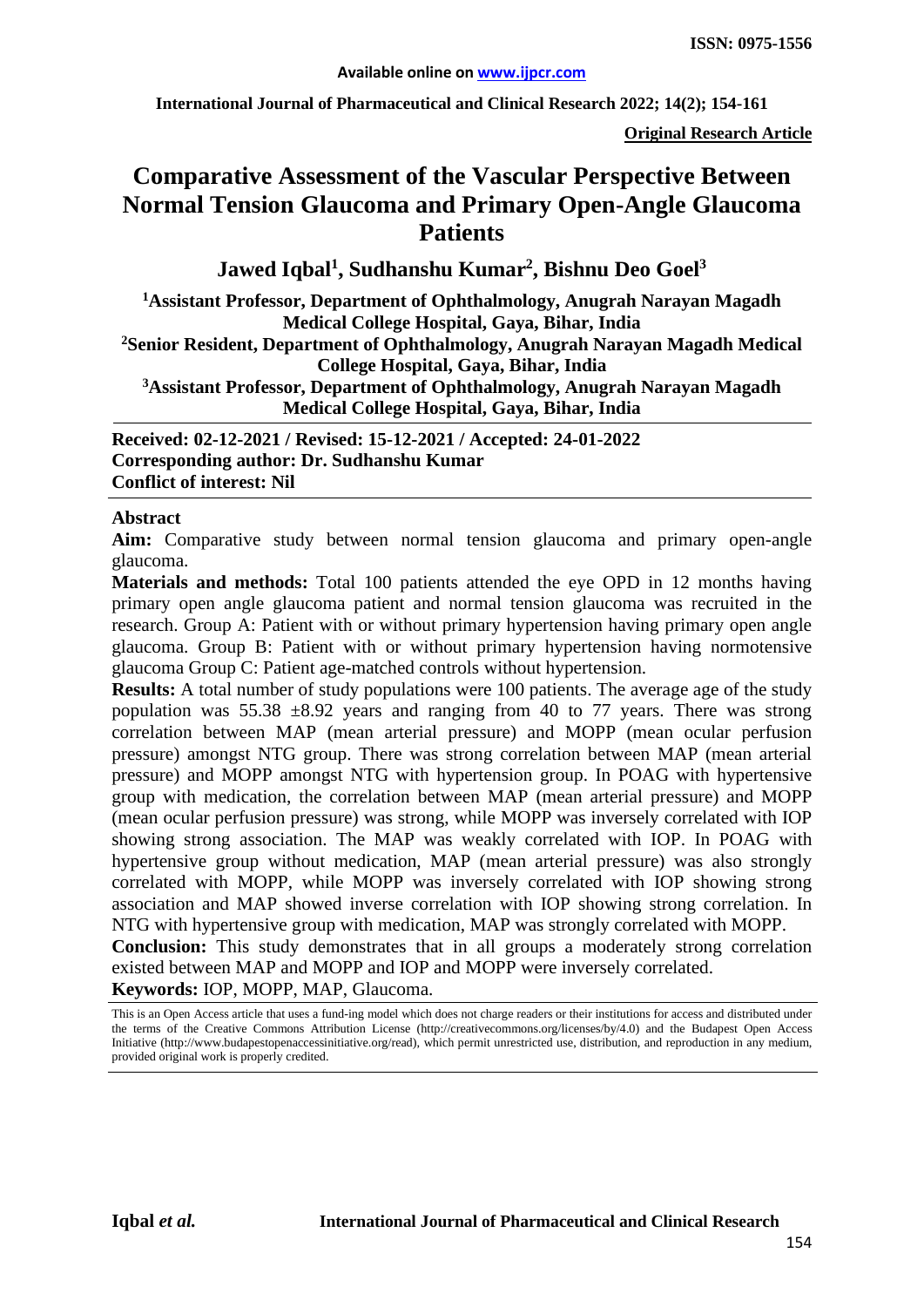# **Introduction**

Glaucoma is a chronic progressive optic neuropathy with characteristic optic nerve head changes and visual field defects for which increased IOP is an important risk factor. Although factors other than IOP are involved in glaucoma, IOP is important because it is the only risk factor which can be pharma co modulated to date. Cartwright and Anderson in their study on patients with NTG with asymmetric IOP showed that glaucomatous damage was greater in the eye with higher IOP [1]. Visual field loss of patients whose IOP is lowered pharmacologically is usually slowed [2]. Most glaucoma patients appear to have abnormal sensitivity to IOP that may be offset if IOP is lowered to mid normal or low normal range and perhaps 90% or more may benefit from sufficiently low IOP. Measurement of accurate IOP is important not only for classification but for clinical management of glaucoma patients. It is important therefore to ensure that IOP readings are taken using highly accurate method. Goldman Applanation Tonometry (GAT) has been considered to be the gold standard for measurement of IOP. Ehlers et al have shown that central corneal thickness affects the accuracy of applanation tonometry. Reduced corneal thickness of 0.45mm causes an underestimation of IOP by up to 4.7mmHg, whereas an increased CCT of 0.59mm could cause an overestimation of 5.2mmHg. [3] Therefore in individuals with thick cornea, IOP measurement by GAT may show falsely high readings and for thin cornea low readings. Central Corneal Thickness (CCT) is an important factor to be evaluated when assessing target IOP levels for the management of glaucoma and also during follow up. Shih CY et al concluded that central corneal thickness has significant effect on the clinical management of patients with glaucoma and glaucoma suspects [4]. The vascular hypothesis of OAG states that a low blood pressure (BP) relative to IOP can lead to low mean ocular perfusion

pressure (MOPP), thus impairing perfusion of the ONH with resultant glaucomatous cupping and visual field loss [5,8]. Assessment of the diurnal fluctuations in IOP and MOPP is, therefore, clinically relevant in glaucoma patients [6]. The term normal tension glaucoma refers to typical glaucomatous optic disc cupping and visual field loss in eyes that have normal IOP, open angles, and the absence of any contributing ocular or specific systemic disorders. This entity is often called 'lowtension glaucoma,' which is a misnomer because the IOP is usually at the upper end of the normal range and rarely low systemic hypertension as such may directly damage the small vessels of the optic disc and increase the risk of glaucoma.

### **Materials and methods:**

The present comparative study was conducted in the department of Ophthalmology, Anugrah Narayan Magadh Medical College Hospital (ANMMCH), Gaya, Bihar, India for 12 months.

A total number of 100 patients attended in eye OPD in one year having primary open angle glaucoma patient including normal tension glaucoma.

**Group A: Patient with or without primary** hypertension having primary open angle glaucoma.

**Group B:** Patient with or without primary hypertension having normotensive glaucoma.

**Group C:** Patient age-matched controls without hypertension

### **Methodology**

Single measurement of blood pressure was done for all the subjects in the right arm in sitting position using a mercury sphygmomanometer (auscultatory technique using the first, and fifth phases of the Korotkoff sounds as per the American Heart Association Blood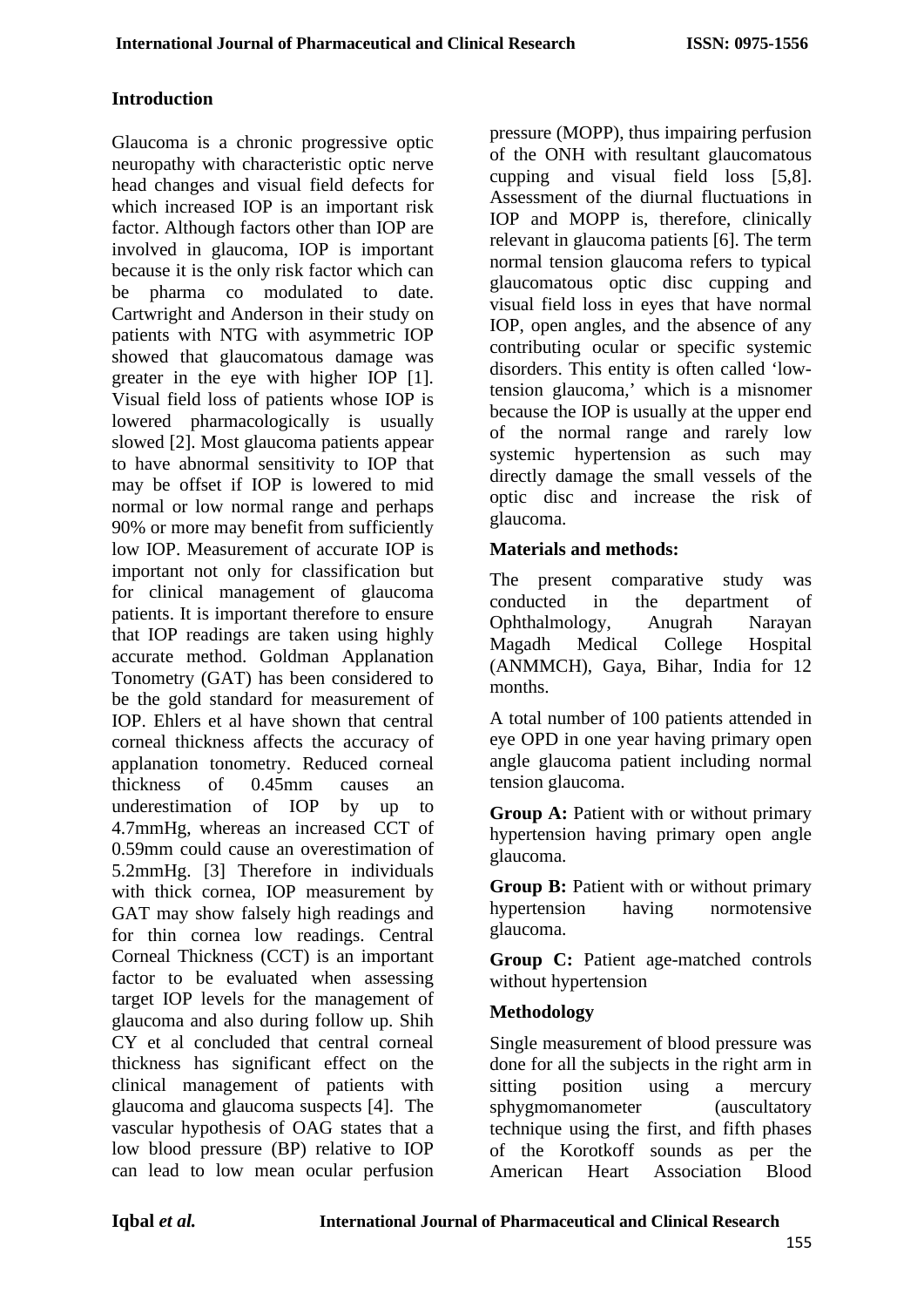pressure measurement recommendations) [10]. IOP was measured in both the eyes using a applanation tonometry while dilated fundus examination performed using a  $+90$  D lens for all the subjects. Mean arterial pressure (MAP) calculated as DBP + 1/3 (SBP–DBP). MOPP calculated using a standardized formula  $(MOPP = 2/3 \times MAP - IOP)$ .11,12 Study Tools used were applanation tonometry, Gonioscope, Noncontact tonometer for measurement of Central corneal thickness, Humphrey field analyser, Optical coherence tomography, Ultrasound Tachymeter and Direct ophthalmoscope, Indirect ophthalmoscope+90D for fundoscopic examination.

# **Inclusion Criteria:**

Patients diagnosed to have essential hypertension, either self-reported hypertension or newly diagnosed cases (defined as  $\geq 140$  mm Hg systolic BP [SBP] and/or ≥90 mm Hg diastolic BP [DBP]), age above 40 years with primary open angle glaucoma and normal tension glaucoma and age above 40 years without hypertension having primary open angle glaucoma and normal tension glaucoma were included in this study.

# **Exclusion Criteria:**

Patients with hypertension due to secondary causes, age <40 years with or without primary open angle glaucoma, normal tension glaucoma and secondary glaucoma were excluded in this study.

# **Statistical Analysis:**

Data was collected and entered in Microsoft Excel then into statistical database SPSS (statistical package for social sciences, version 25.0, windows compatible).

# **Results:**

The average age of the study population was  $55.38 \pm 8.92$  years and ranging from 40 to 77 years. The study was male preponderant. Maximum number of patients was from 41-50 years (49%) age groups. Maximum number of patients was primary open angle glaucoma (51%). SBP, DBP, MAP, IOP and VCDR were found to be statistically significant with different study group. (Table no: 1) SBP, DBP, MAP, IOP and VCDR were found to be statistically significant with different study subgroup (hypertensive vs nonhypertensive). (Table 2) There was strong correlation between MAP and MOPP amongst NTG group. (Table3) There was strong correlation between MAP and MOPP amongst NTG with hypertension group. (Table 4) In POAG with hypertensive group with medication, the correlation between MAP and MOPP was strong, while MOPP was inversely correlated with IOP showing strong association. The MAP was weakly correlated with IOP. In POAG with hypertensive group without medication, MAP was also strongly correlated with MOPP, while MOPP was inversely correlated with IOP showing strong association and MAP showed inverse correlation with IOP showing strong correlation. (Table 5) In NTG with hypertensive group with medication, MAP was strongly correlated with MOPP. While MOPP was inversely correlated with IOP showing strong association. In NTG with hypertensive group without medication, the result was same as NTG with hypertension with medication group. (Table 6).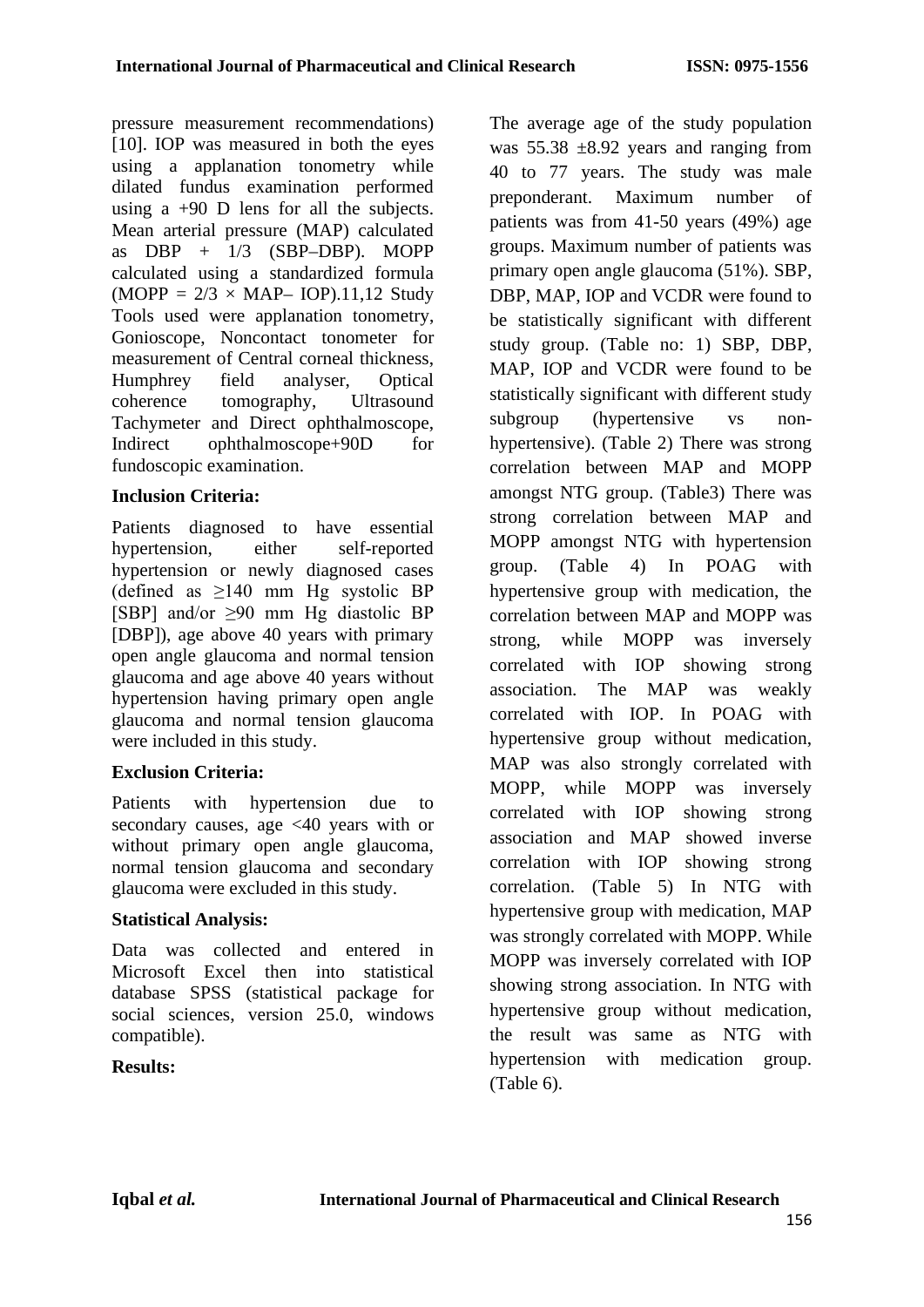| <b>GROUP</b> | <b>SBP</b>                                                                                                                                                  | <b>DRP</b> | <b>MAP</b> | <b>TOP</b> | <b>MOPP</b> | <b>VCDR</b> |
|--------------|-------------------------------------------------------------------------------------------------------------------------------------------------------------|------------|------------|------------|-------------|-------------|
| POAG.        | $145.19 \pm 15.0691.35 \pm 9.03108.49 \pm 14.4831.79 \pm 7.2052.67 \pm 11.520.71 \pm 0.11$                                                                  |            |            |            |             |             |
| <b>NTG</b>   | $131.00 \pm 12.7585.84 \pm 5.811100.89 \pm 7.84119.47 \pm 1.82155.28 \pm 5.2810.69 \pm 0.071$                                                               |            |            |            |             |             |
|              | NORMAL $126.16 \pm 5.04 \times 10^{-12}$ 96.66 $\pm 3.39 \times 10^{-12}$ 96.66 $\pm 3.45 \times 10^{-12}$ 1.65 56.04 $\pm 2.45 \times 10^{-12}$ $\pm 0.06$ |            |            |            |             |             |
| p-value      | < 0.001                                                                                                                                                     | <0.001     | < 0.001    | < 0.001    | 0.481       | <0.001      |

| Table 1: Relationship between different study group and study parameters |  |  |  |  |  |
|--------------------------------------------------------------------------|--|--|--|--|--|
|--------------------------------------------------------------------------|--|--|--|--|--|

**Table 2: Relationship between different study group (hypertensive vs non-hypertensive) and study parameters**

| Subgroup                               | <b>SBP</b>           | <b>DBP</b>          | <b>MAP</b>           | <b>IOP</b>          | <b>MOPP</b>         | <b>VCDR</b>         |
|----------------------------------------|----------------------|---------------------|----------------------|---------------------|---------------------|---------------------|
| POAG with                              | $158.03 \pm$         | $98.52 \pm$         | $118.35 \pm$         | $26.00 \pm$         | $62.57 \pm$         | $1^{\circ}0.69 \pm$ |
| hypertension                           | 5.96                 | 3.94                | 4.41                 | 2.90                | 4.43                | 0.09                |
| <b>POAG</b><br>without<br>hypertension | $131.07 \pm$<br>7.36 | $83.47 \pm$<br>5.91 | 97.63 $\pm$<br>13.94 | 38.17 $\pm$<br>4.65 | $41.78 \pm$<br>5.41 | $0.83 \pm 0.13$     |
| NTG with                               | $151.50 \pm$         | $95.00 \pm$         | $113.83 \pm$         | $19.75 \pm$         | $63.72 \pm$         | $0.81 \pm 0.06$     |
| hypertension                           | 3.39                 | 1.46                | 1.64                 | 1.00                | 1.55                |                     |
| NTG without                            | $123.87 \pm$         | $82.65 \pm$         | $96.39 \pm 1.50$     | $19.37 \pm$         | 52.35 $\pm$         |                     |
| hypertension                           | 3.90                 | 2.20                |                      | 2.03                | 1.68                | $0.76 \pm 0.06$     |
|                                        | $126.16 \pm$         | $81.90 \pm$         |                      | $14.10 \pm$         | 56.04 $\pm$         |                     |
| Normal                                 | 5.04                 | 3.39                | $96.66 \pm 3.45$     | 1.65                | 2.45                | $0.40 \pm 0.06$     |
| p-value                                | < 0.001              | < 0.001             | < 0.001              | < 0.001             | < 0.001             | < 0.001             |

| Table 3: According to different study group Spearman's Rank Correlation $(\rho)$ in |
|-------------------------------------------------------------------------------------|
| different study parameters                                                          |

|               |                | <b>GROUP</b> |                            | <b>MAP</b> | <b>IOP</b> | <b>MOPP</b> |
|---------------|----------------|--------------|----------------------------|------------|------------|-------------|
|               |                | <b>MAP</b>   | Correlation<br>Coefficient |            | $-0.824$   | 0.92        |
|               |                |              | p Value                    |            | < 0.001    | < 0.001     |
|               |                | <b>IOP</b>   | Correlation<br>Coefficient | $-0.824$   |            | $-0.90$     |
| <b>POAG</b>   | Spearman's rho |              | p Value                    | < 0.001    |            | < 0.001     |
|               |                | <b>MOPP</b>  | Correlation<br>Coefficient | 0.925      | $-0.901$   |             |
|               |                |              | p Value                    | < 0.001    | < 0.001    |             |
|               |                | <b>MAP</b>   | Correlation<br>Coefficient |            | 0.009      | 0.88        |
|               |                |              | p Value                    |            | 0.947      | < 0.001     |
|               |                | <b>IOP</b>   | Correlation<br>Coefficient | 0.009      |            | $-0.37$     |
| <b>NTG</b>    | Spearman's rho |              | p Value                    | 0.947      |            | 0.002       |
|               |                | <b>MOPP</b>  | Correlation<br>Coefficient | 0.986      | $-0.479$   |             |
|               |                |              | p Value                    | < 0.001    | 0.002      |             |
|               |                |              | Correlation                |            | 0.095      | 0.85        |
|               |                | <b>MAP</b>   | Coefficient                |            |            |             |
| <b>NORMAL</b> | Spearman's rho |              | p Value                    |            | 0.612      | < 0.001     |
|               |                | <b>IOP</b>   | Correlation                | 0.095      |            | $-0.39$     |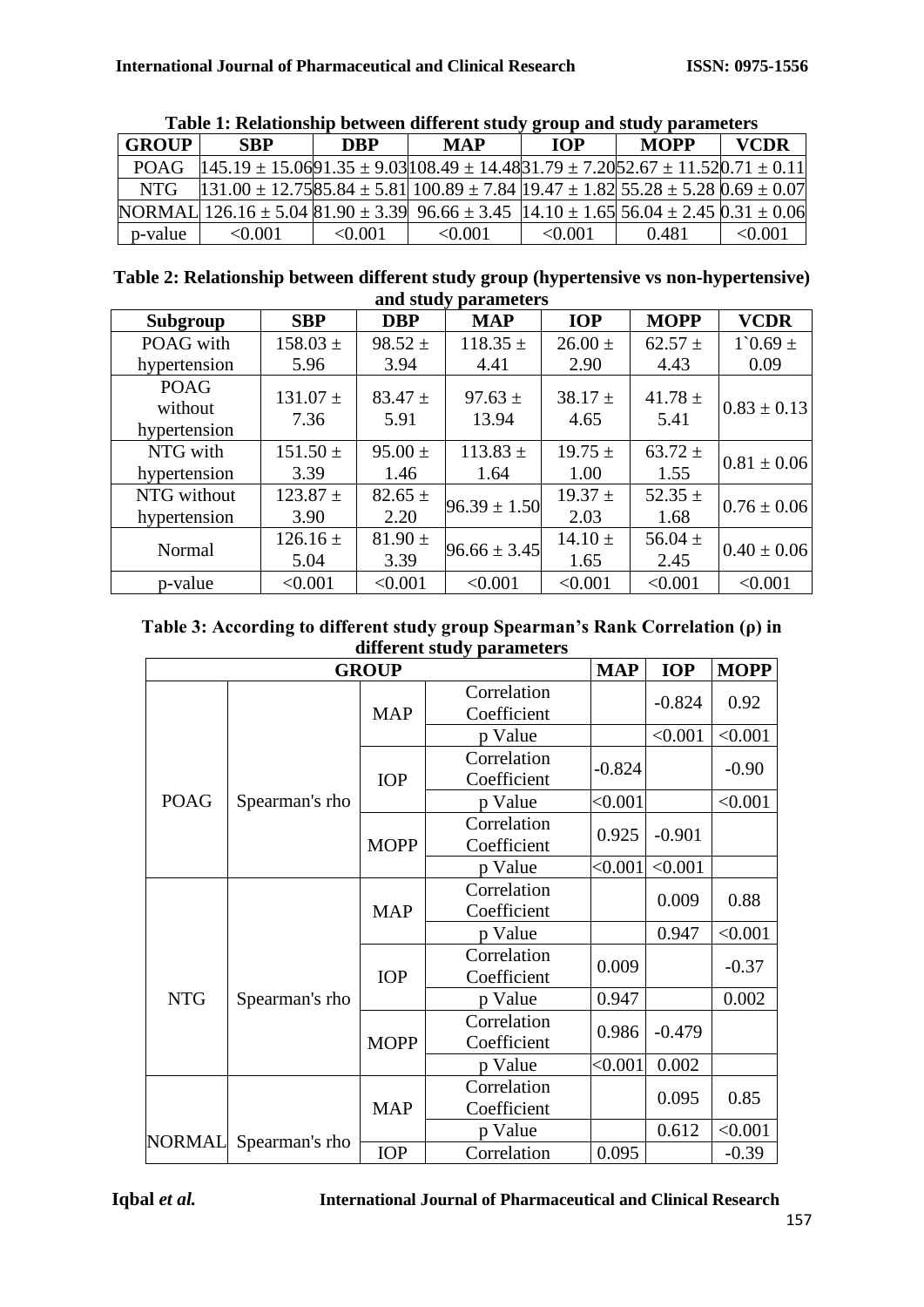|  |             | Coefficient                |       |          |  |
|--|-------------|----------------------------|-------|----------|--|
|  |             | p Value                    | 0.612 |          |  |
|  | <b>MOPP</b> | Correlation<br>Coefficient | 0.958 | $-0.491$ |  |
|  |             | p Value                    |       | .002     |  |

| Table 4: According to different study sub-groups Spearman's Rank Correlation (ρ) in |  |
|-------------------------------------------------------------------------------------|--|
| different study parameters                                                          |  |

|                          |                | Subgroup                   |                                    | <b>MAP</b> | <b>IOP</b> | <b>MOPP</b> |
|--------------------------|----------------|----------------------------|------------------------------------|------------|------------|-------------|
|                          |                | <b>MAP</b>                 | <b>Correlation Coefficient</b>     |            | 0.004      | 0.856       |
|                          |                |                            | p Value                            |            | 0.873      | < 0.001     |
|                          |                | <b>IOP</b>                 | <b>Correlation Coefficient</b>     | 0.005      |            | $-0.718$    |
| POAG with                | Spearman's rho |                            | p Value                            | 0.873      |            | < 0.001     |
| hypertension             |                | <b>MOPP</b>                | <b>Correlation Coefficient</b>     | 0.856      | $-0.718$   |             |
|                          |                |                            | p Value                            | < 0.001    | < 0.001    |             |
|                          |                | <b>MAP</b>                 | <b>Correlation Coefficient</b>     |            | $-0.206$   | 0.767       |
|                          |                |                            | p Value                            |            | 0.144      | < 0.001     |
|                          |                | <b>IOP</b>                 | <b>Correlation Coefficient</b>     | $-0.206$   |            | $-0.844$    |
| <b>POAG</b> without      | Spearman's rho |                            | p Value                            | 0.144      |            | < 0.001     |
| hypertension             |                | <b>MOPP</b>                | <b>Correlation Coefficient</b>     | 0.767      | $-0.844$   |             |
|                          |                |                            | p Value                            | < 0.001    | < 0.001    |             |
|                          |                | <b>MAP</b>                 | <b>Correlation Coefficient</b>     |            | $-0.677$   | 0.862       |
| NTG with<br>hypertension | Spearman's rho |                            | p Value                            |            | 0.019      | < 0.001     |
|                          |                | <b>IOP</b>                 | <b>Correlation Coefficient</b>     | $-0.677$   |            | $-0.860$    |
|                          |                |                            | p Value                            | 0.019      |            | 0.001       |
|                          |                | <b>MOPP</b>                | <b>Correlation Coefficient</b>     | 0.862      | $-0.860$   |             |
|                          |                |                            | p Value                            | < 0.001    | 0.001      |             |
|                          |                |                            | <b>MAP Correlation Coefficient</b> |            | 0.057      | 0.819       |
|                          |                |                            | p Value                            |            | 0.805      | < 0.001     |
| NTG without<br>Normal    |                | <b>IOP</b>                 | <b>Correlation Coefficient</b>     | 0.057      |            | $-0.706$    |
|                          |                |                            | p Value                            | 0.805      |            | < 0.001     |
| hypertension             | Spearman's rho | <b>MOP</b><br>${\bf P}$    | <b>Correlation Coefficient</b>     | 0.819      | $-0.706$   |             |
|                          |                |                            | p Value                            | < 0.001    | < 0.001    |             |
|                          |                | <b>MAP</b>                 | <b>Correlation Coefficient</b>     |            | 0.085      | 0.958       |
|                          |                |                            | p Value                            |            | 0.612      | < 0.001     |
|                          |                | <b>IOP</b>                 | <b>Correlation Coefficient</b>     | 0.095      |            | $-0.491$    |
|                          |                |                            | p Value                            | 0.612      |            | 0.002       |
|                          | Spearman's rho | <b>MOP</b><br>$\mathbf{P}$ | <b>Correlation Coefficient</b>     | 0.958      | $-0.491$   |             |
|                          |                |                            | p Value                            | < 0.001    | 0.002      |             |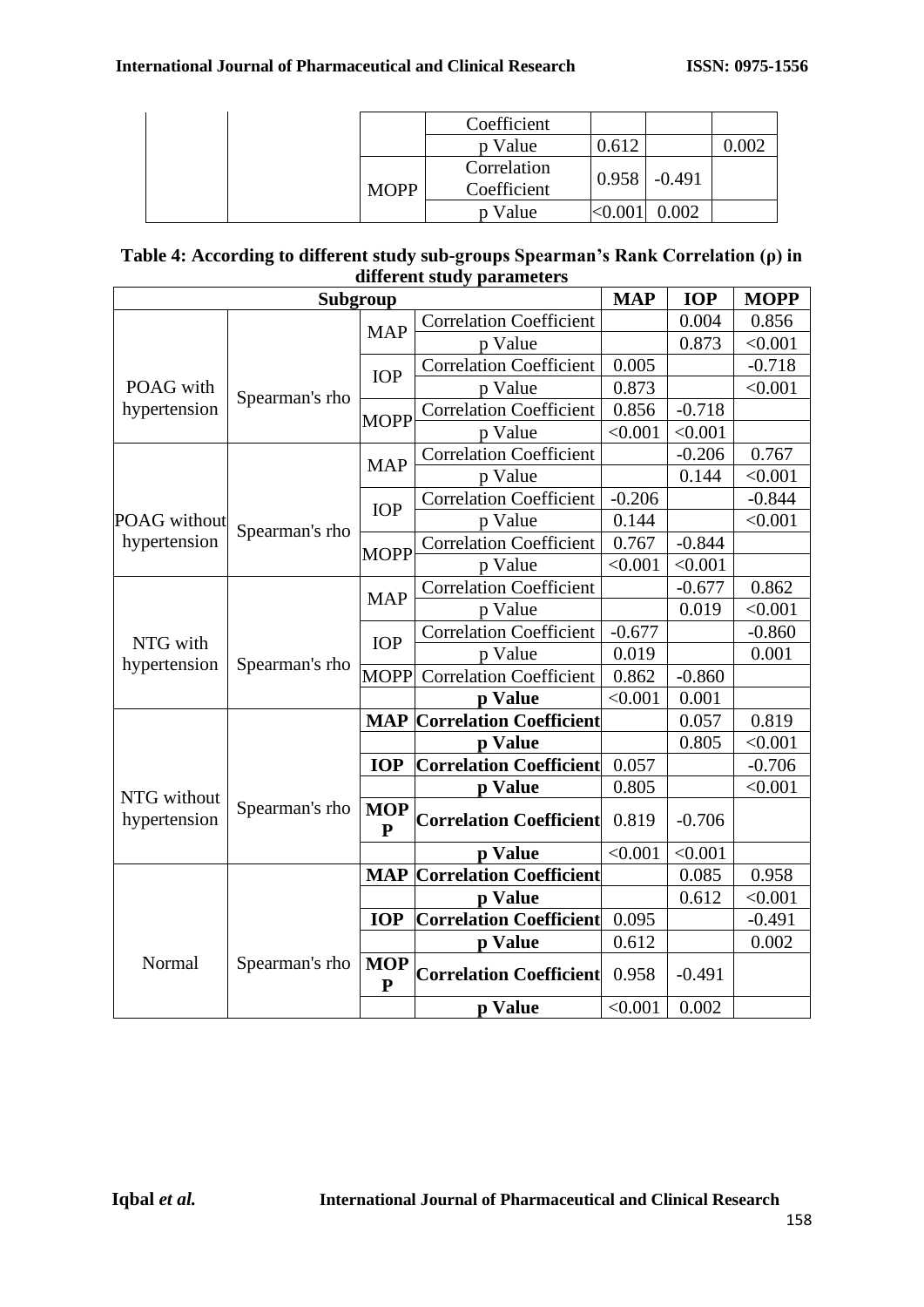|             |            | <b>GROUP</b>      |             |                                | <b>MAP</b> | <b>IOP</b> | <b>MOPP</b> |
|-------------|------------|-------------------|-------------|--------------------------------|------------|------------|-------------|
|             |            |                   | <b>MAP</b>  | <b>Correlation Coefficient</b> | 1.000      | $-0.175$   | 0.908       |
|             |            |                   |             | p Value                        |            | 0.337      | < 0.001     |
|             | With       | Spearman's        | <b>IOP</b>  | <b>Correlation Coefficient</b> |            | 1.000      | $-0.782$    |
|             | medication | rho               |             | p Value                        |            |            | < 0.001     |
|             |            |                   | <b>MOPP</b> | <b>Correlation Coefficient</b> |            |            | 1.000       |
| <b>POAG</b> |            |                   |             | p Value                        |            |            |             |
|             |            |                   | <b>MAP</b>  | <b>Correlation Coefficient</b> | 1.000      | 0.191      | 0.796       |
|             |            | Spearman's<br>rho |             | p Value                        |            | 0.279      | < 0.001     |
|             | Without    |                   | <b>IOP</b>  | <b>Correlation Coefficient</b> |            | 1.000      | $-0.651$    |
|             | medication |                   |             | p Value                        |            |            | 0.001       |
|             |            |                   | <b>MOPP</b> | <b>Correlation Coefficient</b> |            | $-0.551$   | 1.000       |
|             |            |                   |             | p Value                        |            | 0.001      |             |

| Table 5: Spearman's correlation coefficient $(\rho)$ between POAG with hypertension with |
|------------------------------------------------------------------------------------------|
| medication and POAG with Hypertension without medication                                 |

| Table 6: Spearman's correlation coefficient $(\rho)$ between NTG with hypertension with |
|-----------------------------------------------------------------------------------------|
| medication and NTG with Hypertension without medication                                 |

|            |            | <b>GROUP</b> |                                |                                | <b>MAP</b> | <b>IOP</b> | <b>MOPP</b> |
|------------|------------|--------------|--------------------------------|--------------------------------|------------|------------|-------------|
|            |            |              | <b>MAP</b>                     | <b>Correlation Coefficient</b> | 1.000      | $-0.677$   | 0.862       |
|            |            |              |                                | p Value                        |            | 0.134      | < 0.001     |
| With       |            | <b>IOP</b>   | <b>Correlation Coefficient</b> |                                | 1.000      | $-0.860$   |             |
|            |            | Spearman's   |                                | p Value                        |            |            | 0.029       |
|            | medication | rho          | <b>MOPP</b>                    | <b>Correlation Coefficient</b> |            |            | 1.000       |
|            |            |              |                                | p Value                        |            |            |             |
|            |            |              | <b>MAP</b>                     | <b>Correlation Coefficient</b> | 1.000      | $-0.677$   | 0.862       |
| <b>NTG</b> |            |              |                                | p Value                        |            | 0.144      | < 0.001     |
|            |            |              | <b>IOP</b>                     | <b>Correlation Coefficient</b> |            | 1.000      | $-0.860$    |
|            | Without    | Spearman's   |                                | p Value                        |            |            | 0.03        |
|            | medication | rho          | <b>MOPP</b>                    | <b>Correlation Coefficient</b> |            |            | 1.000       |
|            |            |              |                                | p Value                        |            |            |             |

# **Discussion:**

In present study, highest MAP found in POAG with hypertension group (i.e., 118.35) and lowest MAP found in NTG without hypertension (i.e., 96.39). Highest SBP was found in POAG with hypertension (i.e., 158.03mm Hg) and lowest in NTG without hypertension (i.e., 123mm Hg), highest DBP found in POAG with Hypertension group (i.e., 98.52 mm Hg) and lowest in normal group (81.90 mm hg). IOP was found highest in POAG without hypertension (i.e., 38.17) and lowest in normal group (i.e., 14.10). Highest MOPP was in NTG with hypertension (i.e., 63.72) and lowest in POAG without hypertension (41.78). VCDR found highest in POAG without hypertension (i.e., 0.83) and lowest in normal group (0.31). Several studies had been done to establish the relation between these criteria in various glaucomatous groups.

Association between systemic hypertension and POAG had been evaluated in various population-based studies that yield contradictory results. Population-based studies have consistently found an association between high blood pressure and IOP. In general, each 10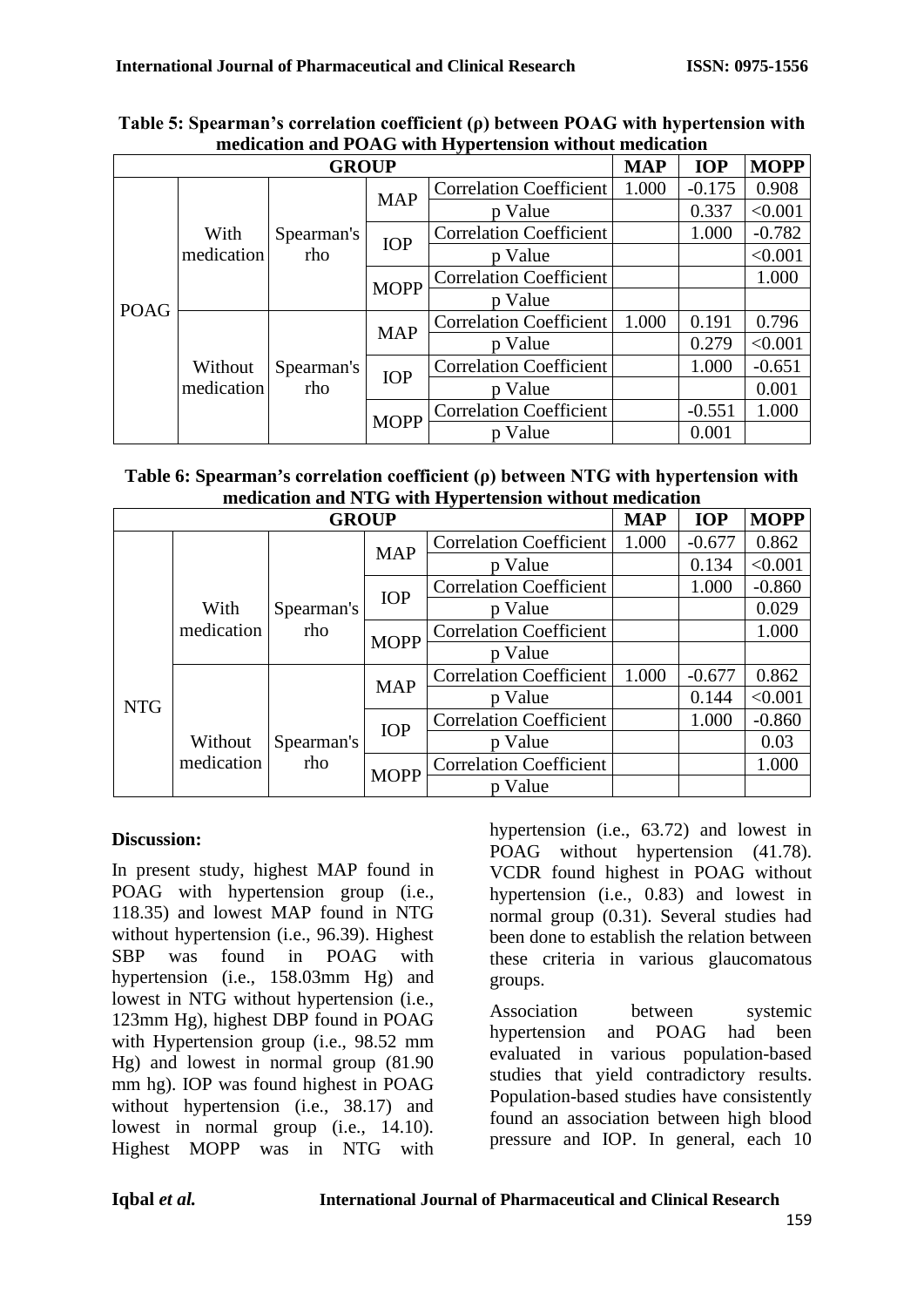mmHg rise in systolic blood pressure is associated with only a small increase in IOP (approximately 0.28 mmHg). As these studies covered populations with different ethnic backgrounds including Caucasians (Egna Neumarkt Study, Rotterdam Study, Beaver Dam Study) [7,9], Africans (Barbados Eye Study) [8] and Asians (Tanjong Pagar Study) [9] it is likely that they are widely applicable. Indeed, some epidemiological studies (Table 1) like Rotterdam eye study [11], Blue Mountain Eye study, Egna Neumarkt Glaucoma Study [10] suggest that systemic hypertension causes increased risk of primary open angle glaucoma while Thessaloniki Eye Study [10], Early Manifest Glaucoma Trial [11] and the Barbados Eye  $Study<sup>13</sup>$  suggest that systemic hypertension have reduced risk factor for primary open angle glaucoma. Baltimore eye survey [12] suggest that age-dependent risk for younger and increased risk for older patients. In the Egna Neumarkt study [10], the association was found between primary POAG and systemic hypertension. A positive correlation was also found between systemic BP and IOP.

In our study we found that all indices of hypertension (viz. SBP, DBP and MAP) between the groups who had POAG, NTG or normal groups.

On performing a Spearman's correlation in all groups, we found a moderately strong correlation between MAP and MOPP (i.e., 0.776), whereas the correlation between MAP and IOP had weak positive value (i.e., 0.453). IOP and MOPP were inversely correlated, and the value was weak -0.457. On further subgroup analysis strong negative correlation between MAP and IOP in POAG group ( $\rho$  = -0.824) but it was very weak in NTG  $(\rho = 0.009)$  and normal patient ( $\rho = 0.085$ ).

When we study their correlation of MAP vs. MOPP the strongest correlation found in POAG groups ( $\rho = 0.825$ ) it was found in NTG ( $\rho = 0.986$ ) as well as in normal ( $\rho$  $= 0.958$ ) patients.

When we come to correlation of IOP with MOPP we found that there is strong inverse correlation in POAG groups ( $\rho = -$ 0.801) the inverse correlation was seen in NTG and normal patient too, but it was weak (-0.479 and -0.491 respectively). When we study the correlation between the values after discriminating on the basis of hypertension in POAG patient being presence or absence we found that ρ for MAP vs. IOP with hypertension was very weak (0.004) and POAG without hypertension it was inverse correlation but weak (-0.206). Spearman's rho for MAP vs. MOPP in POAG group with or without hypertension was in positive correlation (0.856 and 0.767 respectively) showing slightly stronger in POAG with hypertension group. In IOP vs. MOPP found that ρ value was in inverse correlation in POAG with or without hypertension  $(-0.718$  and  $-0.844$ respectively) slightly stronger in POAG without hypertension group [13,15].

In the NTG group when we bring hypertension in the picture, we found that ρ for MAP vs. IOP in hypertensive patient inverse strong correlation (-0.677) and without hypertension was very weak (0.057). Spearman's rho for MAP vs. MOPP in NTG with hypertensive group (0.862) and without hypertensive group (0.819) found to be in strong correlation. In IOP vs. MOPP found that ρ value in hypertensive (-0.860) and without hypertension (-0.706) which is marginally higher in hypertensive group.

# **Conclusion:**

This study demonstrates that in all groups a moderately strong correlation existed between MAP and MOPP and IOP and MOPP were inversely correlated. On subgroup analysis strong negative correlation between MAP and IOP in